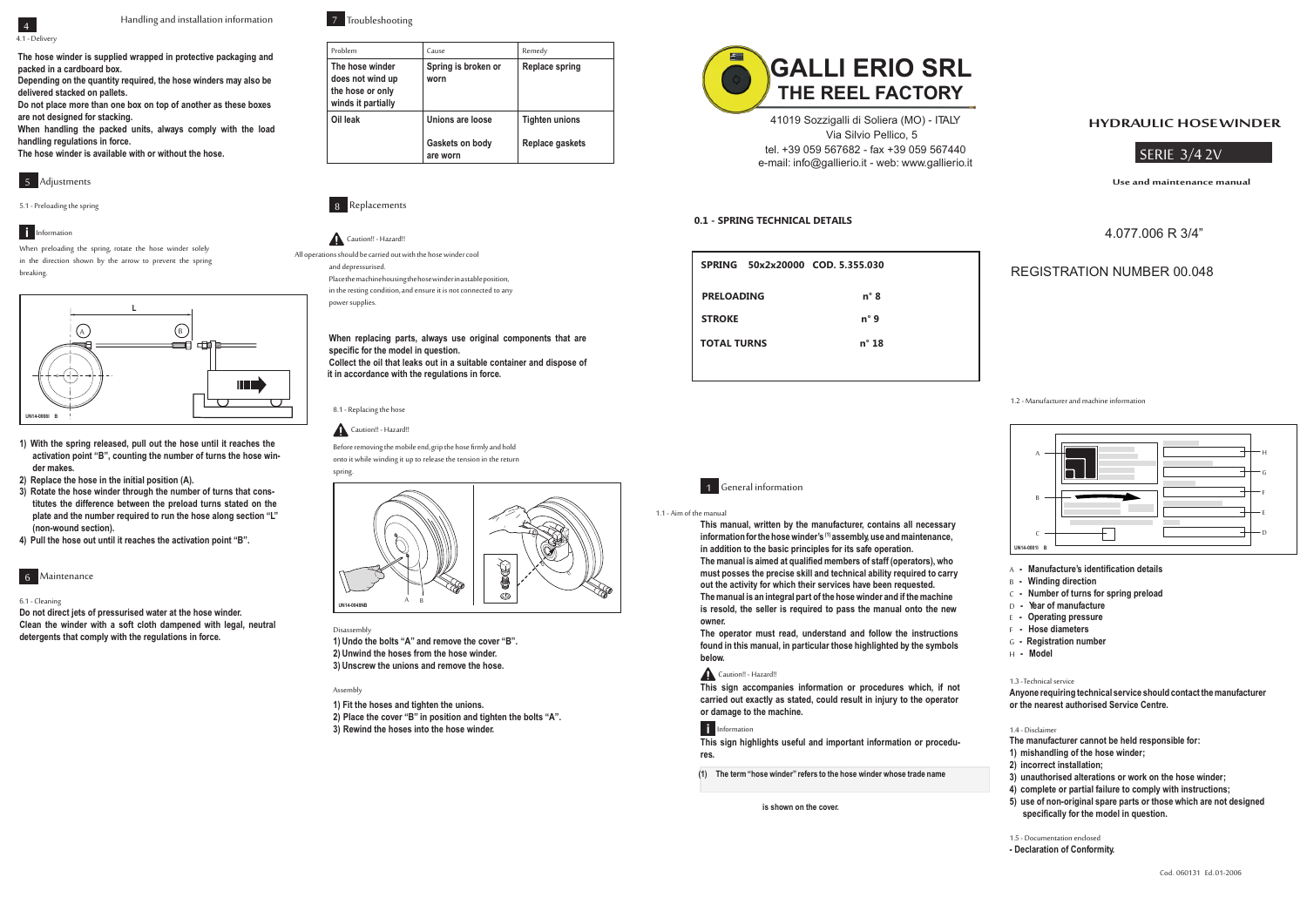2.6 -Technical feature Overall dimensions

| <b>Model</b> | ØA   | $N^{\circ}$  | $B$ (mm) | $B1$ (mm) | $ØC$ (gas) | Weight (kg)<br>without hose |
|--------------|------|--------------|----------|-----------|------------|-----------------------------|
|              | (mm) | hoses        | per hose | per hose  | per hose   |                             |
|              |      |              | Ø 3/4"   | Ø 3/4"    | Ø 3/4"     | Ø 1/2"                      |
| 4.077.001    | 470  | $\mathbf{2}$ | 33       | 80        | 3/4"       | 24                          |
| 4.077.002    | 500  | 2            | 33       | 97        | 3/4"       | 25                          |
| 4.077.003    | 530  | $\mathbf{2}$ | 33       | 97        | 3/4"       | 26                          |
| 4.077.004    | 560  | $\mathbf{2}$ | 33       | 97        | 3/4"       | 28                          |
| 4.077.005    | 625  | $\mathbf{2}$ | 33       | 97        | 3/4"       | 30,5                        |
| 4.077.007    | 790  | ŋ            | 33       | 97        | 3/4"       | 35,5                        |

Specifications



- <sup>B</sup> **- Return spring**
- 
- <sup>C</sup> **- Rotary body**
- **D Fastening** fiange

#### **housing it.**

**The unwinding function is carried out by means of traction applied to the hoses, while the winding is driven by the return spring (which reloads during unwinding).**

**Use of the hose winder is prohibited with ?ammable or aggressive liquids (liquid fuels, solvents, acids, corrosives, solutions composed of many substances which may, either separately or together, pose**  $a$  fire risk).

#### 2.2 -Main parts



# **2** Technical information

## 2.1 - General description

**The hose winder is composed of <sup>a</sup> rotary body ?tted on <sup>a</sup> shaft. The rotary body has <sup>a</sup> series of plates on it that hold the hoses which deliver high pressure ?uid to the mobile part of the machine**

> Check that the plates are always in place and are legible; if they are not, replace them, affixing the new signs in the same positions as those removed.

Hazard signs  $\sqrt{N}$ 



**This signs shows that it is forbidden to un** $s$  **screw** the bolts specified on the plate.

**The hose winder is designed for use in compliance with the speci?cations stated and the given assembly types. The hose winder is suitable for use with mineral hydraulic oils.**

#### 2.4 - Uses not permitted

**Use of the hose winder is prohibited in areas at risk of ?re or explosions.**

**Use of the hose winder is prohibited if the machine housing fails to comply with the applicable EEC directives.**

2.5 - Safety, prohibition and information signs

## Caution!! - Hazard!!

**This sign highlights mechanical risks posed by the loaded spring.**



**This sign shows that the hoses unwind clockwise.**

**This sign shows that the hoses unwind anticlockwise**

Prohibition signs

 $\blacktriangle$ 



| Max. static pressure  | 40 Mpa                            |  |
|-----------------------|-----------------------------------|--|
| Max. dynamic pressure | 35 Mpa<br>Before cari             |  |
| Operating temperature | $-20^{\circ}$ / + 80 $^{\circ}$ C |  |

Max. hose winding length

| Model     | Max. hose<br>length (mm) |
|-----------|--------------------------|
|           | Ø 3/4"                   |
| 4.077.001 | 4000                     |
| 4.077.002 | 4500                     |
| 4.077.003 | 5200                     |
| 4.077.004 | 6300                     |
| 4.077.005 | 8000                     |
| 4.077.007 | 13500                    |

## 3 Safety information

**Before carrying out any work on the hose winder, you must be aware of how the machine housing it is used and operates. The same applies to the hose winder itself. You must also comply with the regulations in force regarding accident prevention in the workplace.**

- **- Always follow the assembly instructions outlined in this handbook.**
- **- Any repair work must be carried out with the hose winder depressurised.**



**"I":RH hose winder**

**"II": LH hose winder**

#### 4.2.3 - Fitting the hose

#### 4.2 - Installation

**The hose winder is not suitable for use in salty atmospheres.**

4.2.1 - Assemblytype

# **Information**

**Always follow the unwinding direction shown by the arrow "A".**



Information

The hose winder is designed for vertical fitting only.



**L <sup>=</sup> C <sup>+</sup> X <sup>+</sup> 200**

**L <sup>=</sup> hose length**

**X <sup>=</sup> section of hose that has not be wound**

**C= winder stroke**

**We recommend you use thermoplastic hoses. Hose unions on the hose winder body must be 90° compact type. Wind up the hose in the direction shown by the unwinding arrow.**

Calculating the total hose length



4.2.2 - Clamping

**When bracketing the unit, always use class 8.8 M10 galvanised bolts.**

**Tighten the bolts to the prescribed torque.**